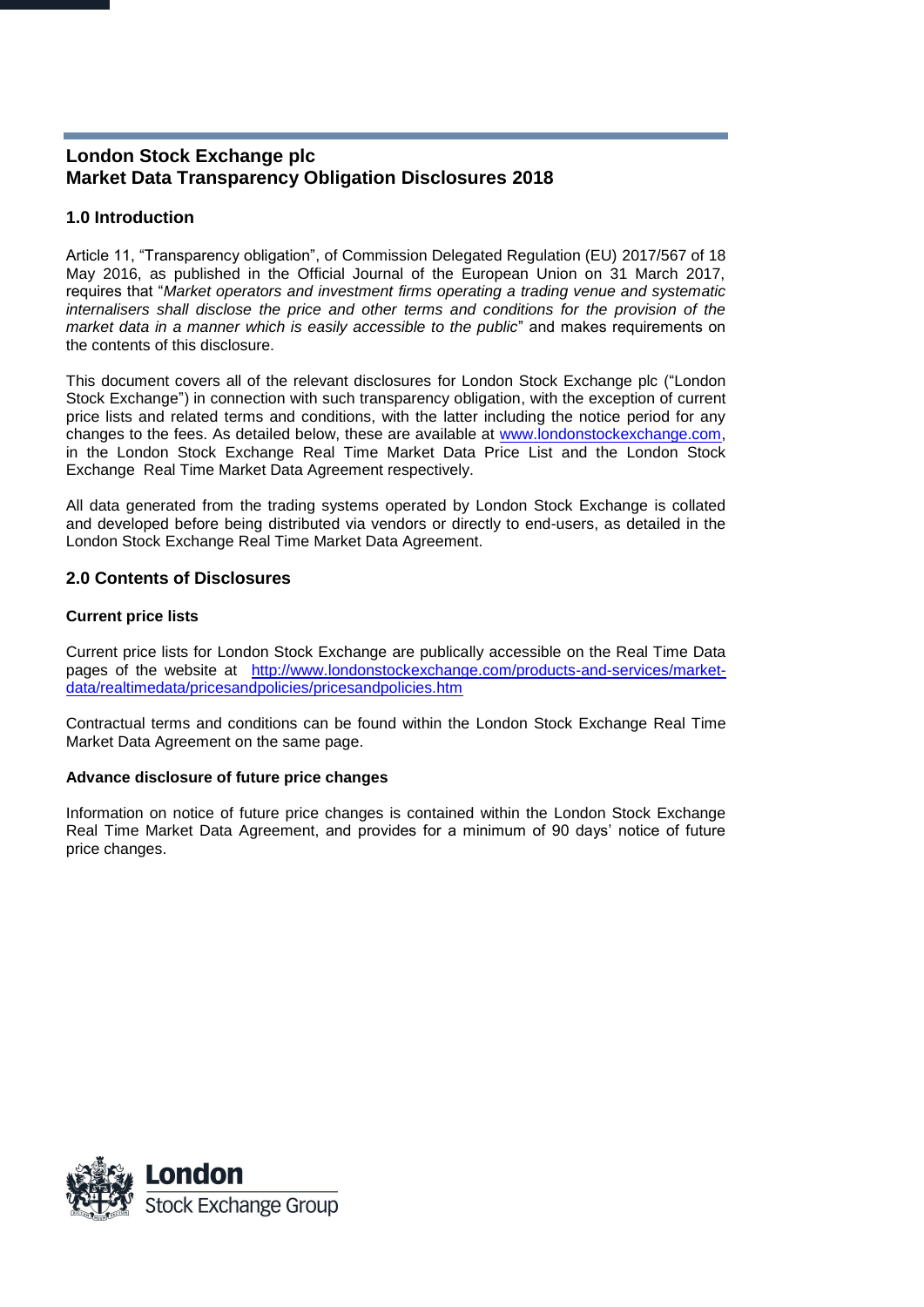### **Information on the content of the market data distributed**

Disclosure relating to content of market data distributed is below:

| <b>Regulatory</b>                                                   | <b>Response</b>                                                                                                                                                                                                                                                                       | <b>Explanatory note</b>                                                                                                                                                                |
|---------------------------------------------------------------------|---------------------------------------------------------------------------------------------------------------------------------------------------------------------------------------------------------------------------------------------------------------------------------------|----------------------------------------------------------------------------------------------------------------------------------------------------------------------------------------|
| obligation                                                          |                                                                                                                                                                                                                                                                                       |                                                                                                                                                                                        |
| <b>Number of</b><br>instruments covered                             | 23,523                                                                                                                                                                                                                                                                                | Instruments admitted to trading on<br>London Stock Exchange as of<br>31/12/2016                                                                                                        |
|                                                                     |                                                                                                                                                                                                                                                                                       |                                                                                                                                                                                        |
| <b>Total turnover of</b><br>instruments covered                     | £1.28 Trillion                                                                                                                                                                                                                                                                        | 2016 value traded on London Stock<br>Exchange                                                                                                                                          |
| Pre-trade and post-<br>trade market data<br>ratio                   | 97% pre-trade: 3% post-trade                                                                                                                                                                                                                                                          | As of October 2017<br>Pre-trade: number of orders<br>(new orders, amendments,<br>cancellations, fills and<br>expires) on all markets<br>Post trade: number of trades<br>on all markets |
| Data provided in<br>addition to market<br>data                      | London Stock Exchange<br>provides the following data<br>services:<br><b>Historical Tick Data</b><br>End of Day summary<br>$\bullet$<br><b>Rebuild Order Book</b><br>$\bullet$<br><b>Market Share</b><br>$\bullet$<br><b>Participant Trading</b><br>Data<br>Reference data<br>services | Information about these services<br>may be found on the London Stock<br>Exchange website.                                                                                              |
| Date of last licence<br>fee adaption for<br>market data<br>provided | 1 January 2018                                                                                                                                                                                                                                                                        | Notice of this fee change was<br>provided to the market on 28<br>September 2017, to take effect from<br>1 January 2018.                                                                |

## **Revenue obtained from making market data available**

Per audited 2016 accounts:

| Revenue obtained from making market    | £66m (London Stock Exchange gross revenue |  |
|----------------------------------------|-------------------------------------------|--|
| data available                         | including intercompany)                   |  |
| Proportion of that revenue compared to | 17% (of total London Stock Exchange gross |  |
| total revenue                          | revenue including intercompany)           |  |

### **Information on how the price was set including the cost accounting methodologies**

Costs are apportioned in line with the methodology described in this document.